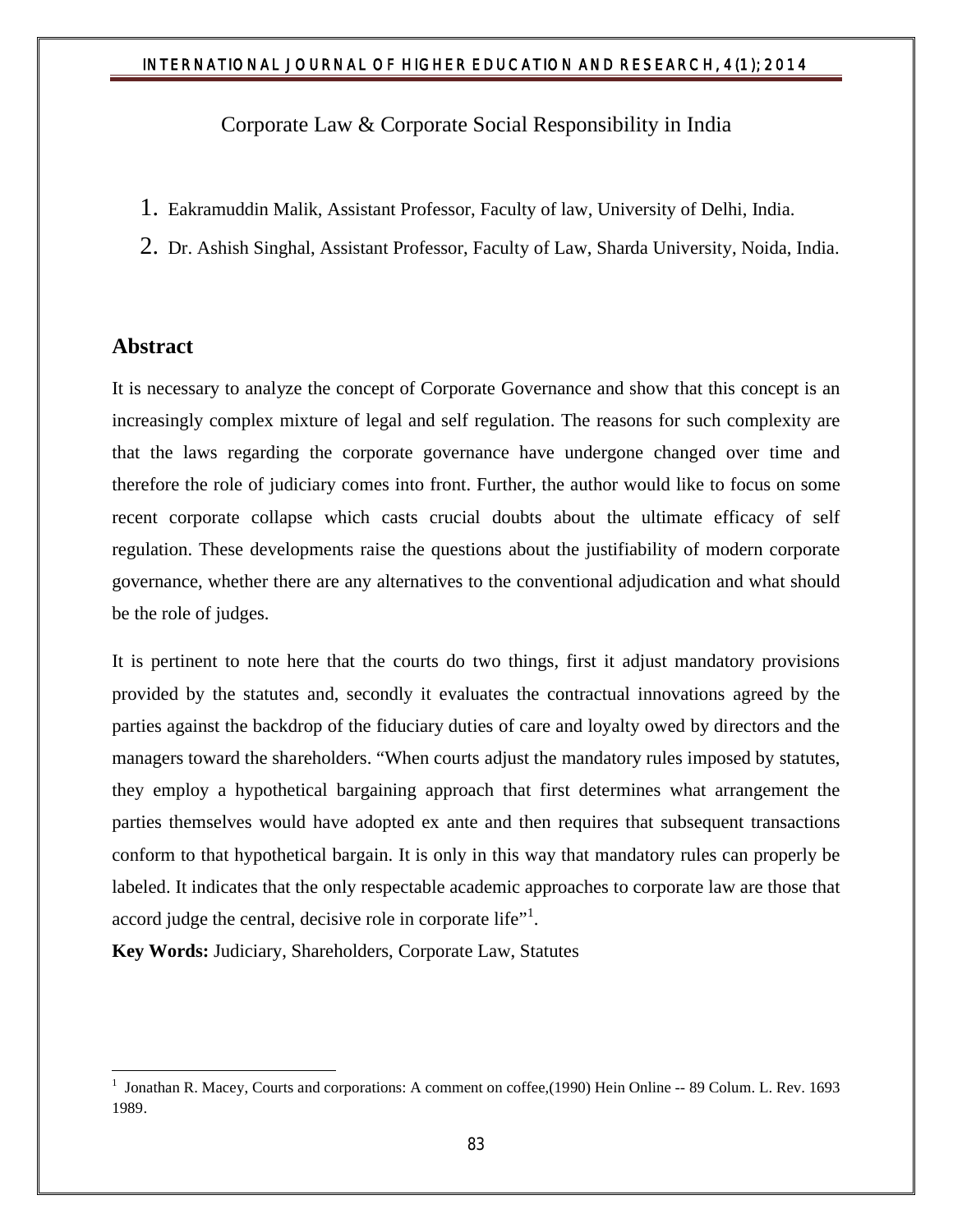**Introduction:** Investors have certain expectations of the role of judiciary in the enforcement of fiduciary duties. The judicial intervention is a key ingredient in the overall corporate transaction among the four parties involved—the stockholders, directors, management, and state government. Since the court has power to interpret the law only, the author would see whether courts play a central role in corporate governance even by interpreting statutes. The author will focus important cases in which the courts have played an important role and also see that whether courts have a role to enforce self regulation and what is the use of self regulation in legal proceedings. The aim of corporate governance is to enhance the interests of shareholders and the role of courts is to see whether corporate action is such that enhance the shareholders interests.

## **Corporate internal Government**

The term 'corporate governance' is much in use these days. Everybody who has anything to do with corporate sector talks about corporate governance.

The term 'Corporate Governance' was used, for the first time, in 1962, by Richard Eells of Columbia Business School in his book *The Government of Corporations <sup>2</sup> .*The genesis of corporate governance arises from the great business scams and scandals which are all common in the recent past.

The term corporate governance can be defined as a set of systems, processes and principles which ensure that a corporation is governed to the best interests of all the stakeholders of the corporation<sup>3</sup>. Here a corporation includes generally five stakeholders, namely

- 1) Shareholders,
- 2) Employees,
- 3) Customers,
- 4) Creditors, and
- 5) Community.

 $\overline{a}$ 

To serve the best interests of all the stakeholders, systems and processes have to be built keeping in the mind the interests of each of the above stake holders.

Corporate Governance can be considered as the system by which companies are directed and controlled. It is a set of standards which aims at improving the corporations' image, efficiency, effectiveness and social responsibility. The concept of corporate governance primarily hinges

<sup>2</sup> JH Farrar, *Corporate Governance in Australia and New Zealand* (2001), Chapter 1, p. 1.

<sup>&</sup>lt;sup>3</sup> L.V.V. Iyer, Corporate Governance: Some thoughts, Corporate Law Cases, 2000, Journal 1.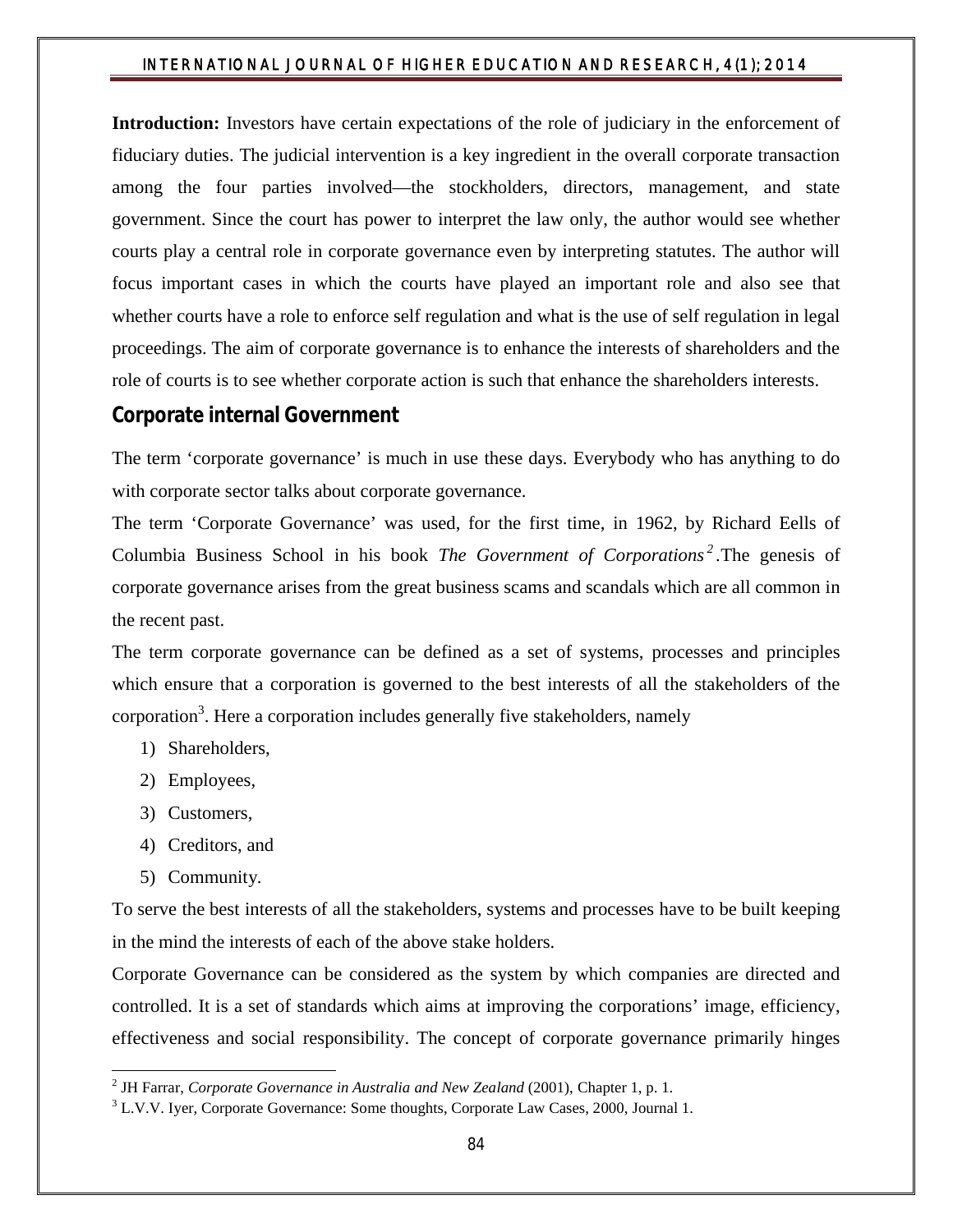(depend) on complete transparency, accountability and integrity of the management, with an increasing emphasis on investors' protection and public interest. Corporate Governance involves self imposed discipline by the corporate.

According to Sir Adrian Cadbury, "Corporate Governance is concerned with holding the balance between economic and social goals and between individual and community goals. The aim is to align as nearly as possible the interests of individuals, corporations and the society".

According to the OECD, "Corporate Governance deals with the rights and responsibilities of a company's management, its board, shareholders and various stakeholders".

In developing countries, Corporate Governance setting takes on additional importance. Good corporate governance is fundamental because of its role in attracting foreign investment. The extent of foreign investment shapes the prospects for economic growth for many developing countries While India's corporate governance structure is advanced for a developing country, it still should be radically improved. At the end we could say that a good corporate governance is based on the principles such as transparency, accountability, fairness and responsibility<sup>4</sup>.

The main objectives behind the corporate governance are 'enhance the long term share holders value and to protect the interests of other stakeholders in the corporation, *viz*, bankers, creditors, customers, employees of the company, suppliers, Government and the community at large.

#### **Investment and Decision**

 $\overline{a}$ 

Before making investment decision, Investors first of all consider two things, first, the rate of return on invested capital, and secondly, the risk coupled with the investment. In recent years, the attractiveness of developing nations as a destination for foreign capital has increased, partly because of the high likelihood of obtaining strong returns and partly because of the decreasing attractiveness of developed nations<sup>5</sup>.

The attracting a high rate of return, however, does not, by itself, guarantee foreign investment, the risk attached with it weighs equally in the investors' decision-making calculus. Good corporate governance practices reduce this risk by ensuring accountability, transparency and

<sup>4</sup> Suresh Thakur Desai, Its Meaning and Scope, SEBI and Corporate Law Magazine, 2002, vol. 35, p. 95.

<sup>&</sup>lt;sup>5</sup> Dr. Madan Bhasin, Corporate Governance in India: Past, Present & suggestions for Future. (http://www.manupatrafast.in/pers/viewdocMain.aspx) visited on 17.08.2011.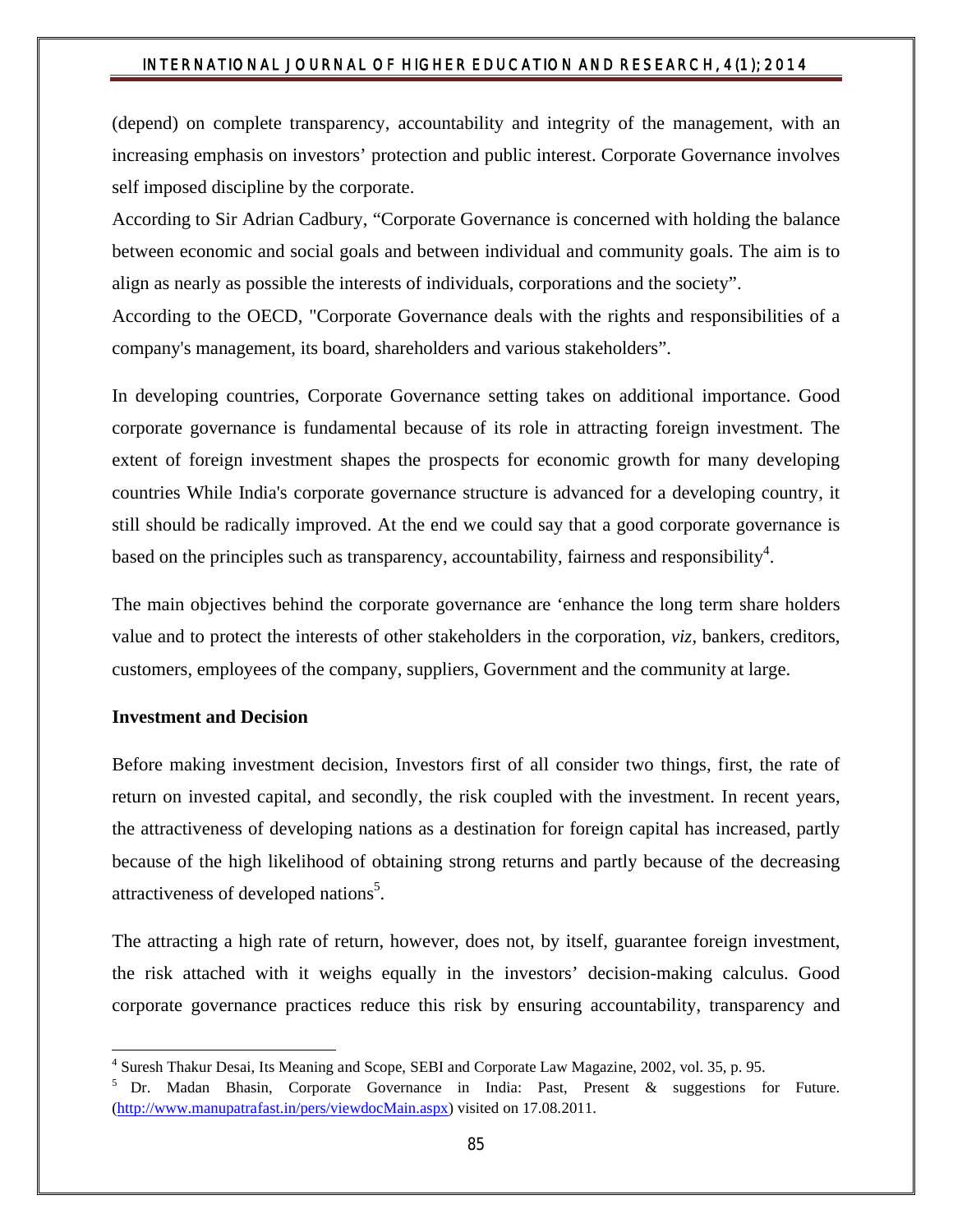enforceability in the marketplace. A strong corporate governance system ensures a long-term success of the country; while weak system often leads to many serious problems.

In an open market, the firms which are more open and transparent, and thus well governed, are more likely to raise capital successfully because investors will have "the information and confidence necessary for them to lend funds directly" to such firms<sup>6</sup>. Moreover, the firms which are well-governed likely will obtain capital more cheaply than firms that have poor corporate governance practices because investors will require a lower risk premium for investing in wellgoverned firms. Thus, the investors will invest in those firms which are having good corporate governance because of the lower risks and the likely hood of higher return.

Good corporate governance helps the developing countries in getting more benefits in a number of ways. Good corporate governance practices can decrease the likelihood of a domestic financial crisis and the severity if such a crisis does occur. Further, I would like to say that a good corporate governance practice would create an efficient corporate management. Finally, it has been seen that the well-governed firms are valued much higher than firms with poor corporate governance practices. Moreover, the good corporate governance plays a role of reducing corruption and the reduced corruption significantly enhance the development prospects of the country.

## **Judicial Aspect and Corporate Law**

 $\overline{a}$ 

The judiciary has to do two things, first it adjust mandatory provisions provided by the statutes and, secondly it evaluates the contractual innovations agreed by the parties against the backdrop of the fiduciary duties of care and loyalty owed by directors and the managers toward the shareholders. "When courts adjust the mandatory rules imposed by statutes, they employ a hypothetical bargaining approach that first determines what arrangement the parties themselves would have adopted ex ante and then requires that subsequent transactions conform to that hypothetical bargain. It is only in this way that mandatory rules can properly be labeled.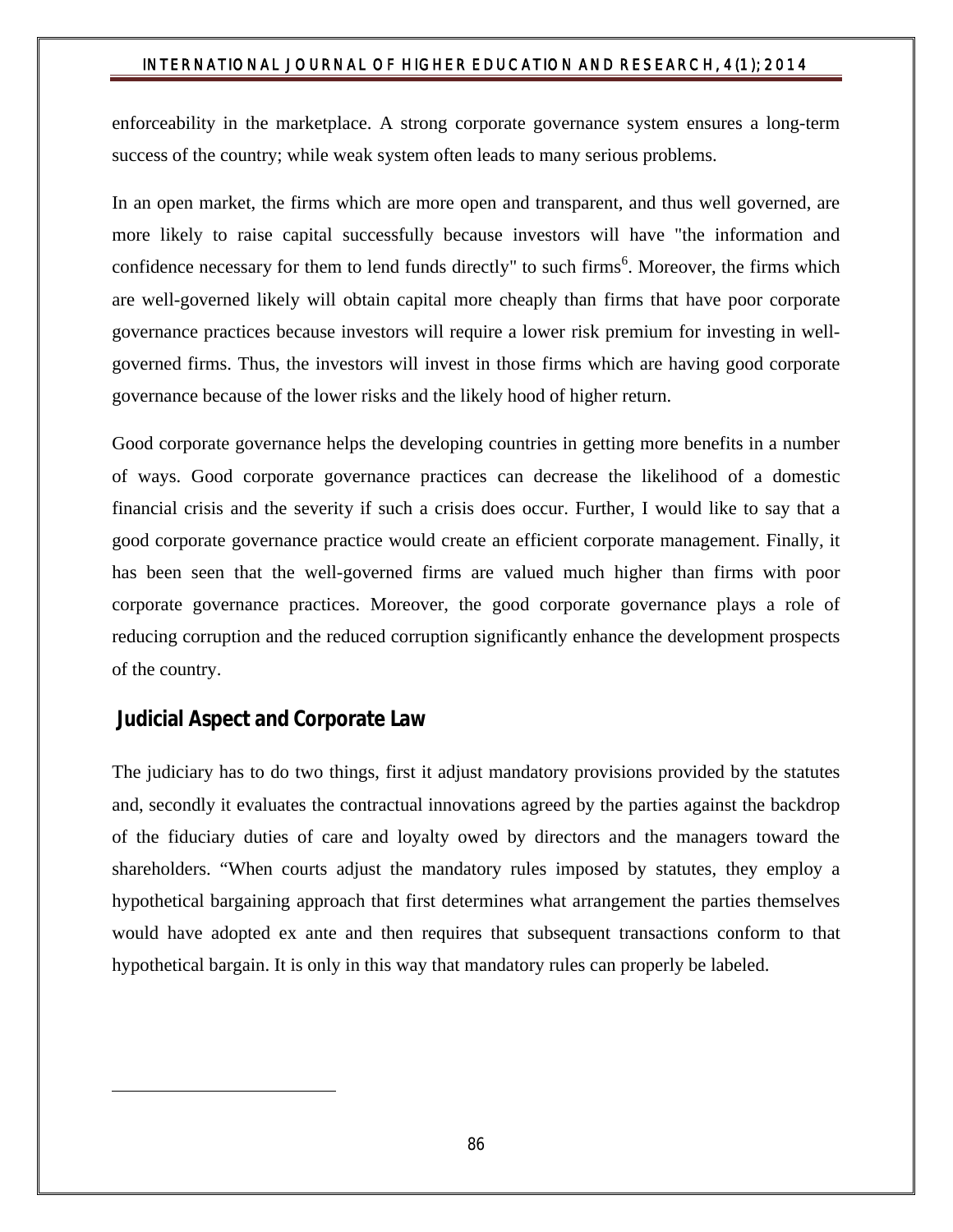It indicates that the only respectable academic approaches to corporate law are those that accord judge the central, decisive role in corporate life".

The judiciary's central role in corporate law arises from the existence of the policymaker's dilemma, which renders legislative enactments unhelpful in a wide variety of contexts<sup>8</sup>.

The author would like to give some examples on the basis of which the role of judiciary exist.

#### **About Removal of Directors:**

In recent years, nearly 29 countries have adopted in their corporate law the provisions empowering courts to remove directors elected by shareholders, apparently under the assumption that sometimes shareholders would like to, but cannot, remove directors themselves<sup>9</sup>. This power of court is extraordinary in nature that it usurps the shareholders' inherent right. But unfortunately India is not a part of those countries having judicial removal of directors.

#### **Compensation:**

Executive compensation is an important area of corporate governance which has received much attention. Executive compensation is financial compensation received by an officer of a corporation. It is usually determined by the Board of Directors of the company. Executive compensation generally includes a fixed base salary, a bonus scheme, perquisites (including pension plans, company cars, use of company aircraft, and other "perks"), and conditional promises of separation payments.

There are two views in America, "one urges that American executive-compensation model is immoral, rewards greedy executives for company performance that is unrelated to an executive's performance, allows executives to essentially set their own compensation and to enrich themselves at the expense of shareholders, and causes significant economic harm. Others argue

 $\overline{a}$ 

<sup>&</sup>lt;sup>7</sup> Jonathan R. Macey, Courts and corporations: A comment on coffee,(1990) HeinOnline -- 89 Colum. L. Rev. 1693 1989.

<sup>8</sup> *Supra* note 1, p. 1699.

<sup>9</sup> Olga N. Sirodoeva Paxon, Judicial Removal of Directors: Denial of Directors' License to steal or Shareholders' freedom to vote?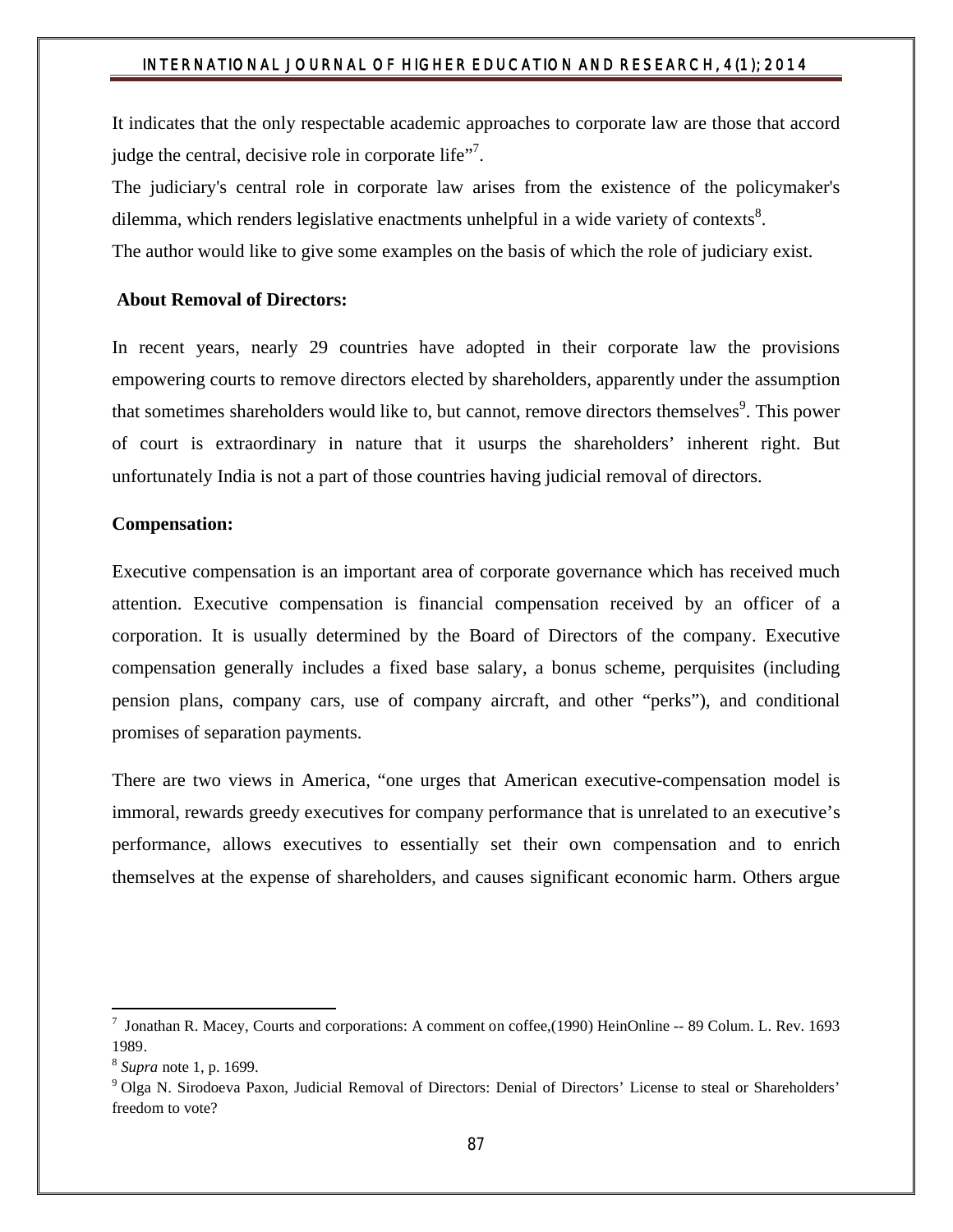at American executive-compensation practices are efficient, reward talented individuals who compete in an extremely competitive market, and have contributed to economic growth."<sup>10</sup>

The settlement payment comes from the corporation which would be against shareholders' interest. The court held in *SEC v. Bank of America Corp.*, that these settlements are frequently "neither fair, nor reasonable, nor adequate. Many executive-compensation problems will be significantly reduced or eliminated.

In 2006, the SEC passed new rules requiring that a company must explain how much compensation its top executives received and why. With the intervention of the judiciary regarding executive compensation the Shareholder Bill of Rights Act, 2009 was passed by the American Government to have control on executive compensation.

**Shareholders and the Company:**Generally the right to seek remedies for the wrongs committed towards the company vested in the company. The decision of the House of Lords in *Ebrahimi v Westbourne Galleries Ltd<sup>11</sup>* produced a new approach which was the beginning of a more interest based approach which arose in interpretation of the just and equitable clause in winding up but was carried over to the reforms of the statutory shareholder remedy, now in section 232 of the Corporations Act 2001. Now the share holder could file a petition in respect of wrong done to company.

#### **Shahara Group's Optionally Fully Convertible Debenture (OFCD) scheme case**

The Supreme Court Directing the market regulator SEBI to proceed with the probe into Sahara group's Optionally Fully Convertible Debentures (OFCD) scheme said that the investors may not be aware about these products and might feel cheated like in the Harshad Mehta scam. SC was of the view that on the question of OFCD, it requires decision of (market regulator) SEBI. Let SEBI hear and pass an order. While hearing the case the SC observed that investors were not aware of

 $\overline{a}$ 

 $10$  Mathew Farrell, A Role for the Judiciary in Reforming Executive Compensation: The Implications of Securities and Exchange Commission v. Bank of America Corp, available at http://legalworkshop.org/2010/11/03/november-3rd visited on 20.08.2011.

 $11$  [1973] AC 360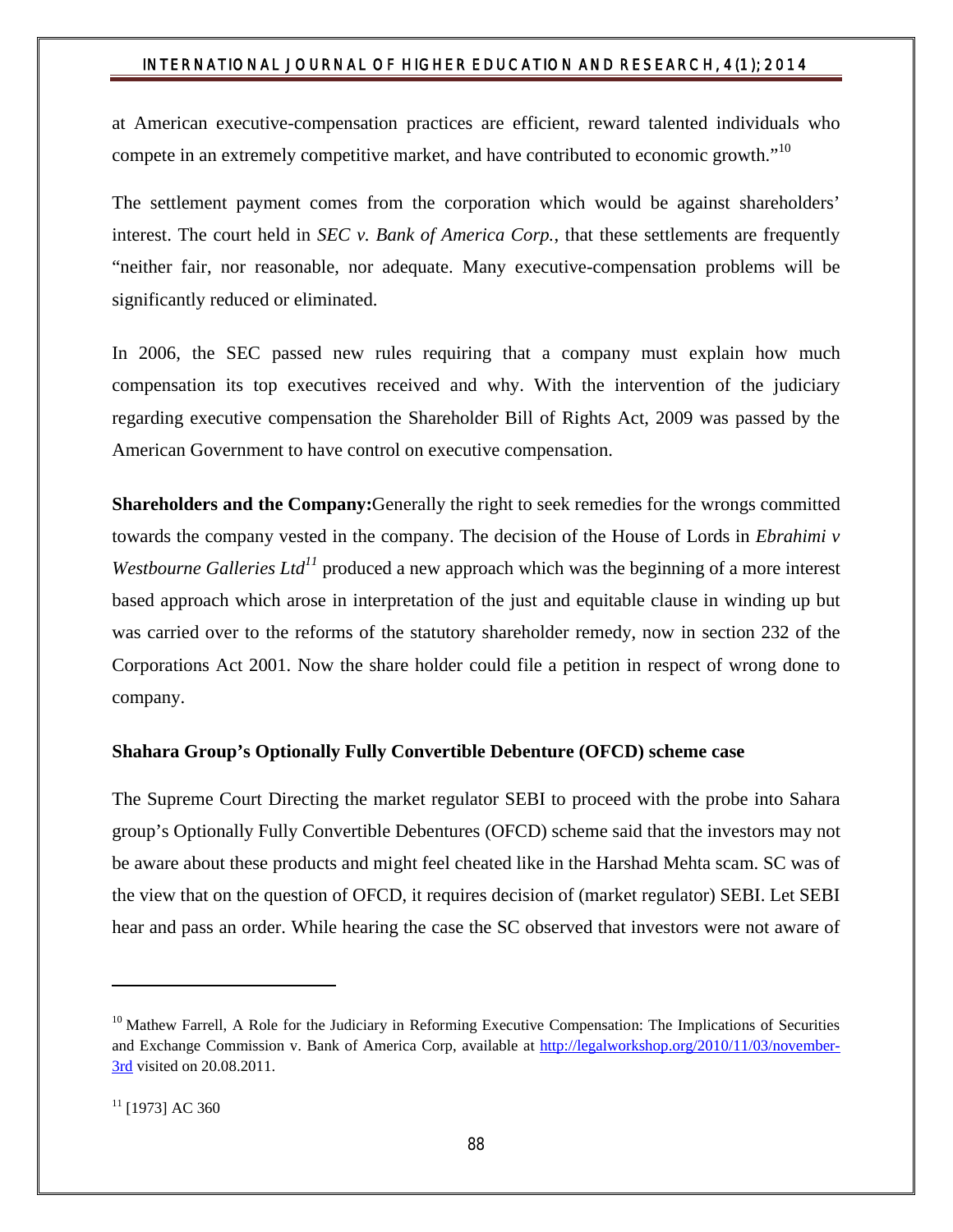this investment scheme and later they might feel cheated as was the case with Harshad Mehta securities scam that took place in 1990s.

**Companies Act, 1956:** There are many provisions under the Companies Act, 1956 that make the role of judiciary in corporate governance. These are as follows:

- 1) *Reduction of share capital*: sections 100-105 provides that a company limited by shares, if so authorized by its articles, may by special resolution reduce its share capital. Here the resolution to reduce the share capital shall come into effect only after confirmation of court (now Tribunal)<sup>12</sup>. In case of *TN Newsprint and Paper Lt.*<sup>13</sup> the Madras HC allowed the company to reduce its capital which was found to be in excess of its needs by permitting it to pay the same to its creditors.
- 2) *Power regarding compromise or arrangements*: Sections 291-293 makes provisions regarding compromise and arrangements between company and its creditors, or between company and its members. Section 291 provides that where a compromise and arrangement is proposed between company and its creditors, or between company and its members, the court (now Tribunal) is empowered, on the application of company or any creditors or members as the case may be, to pass an order that a meeting of creditors or members be called and held in the manner directed by the court. The court has very wide powers in sanctioning or rejecting the scheme of compromise or arrangement. As per the provisions of Section  $292<sup>14</sup>$  of the Companies Act 1956, the courts shall have the following powers
	- a. Power to stay any suit or proceeding

l

<sup>&</sup>lt;sup>12</sup> Companies (Amendment) Act, 2002.<br><sup>13</sup> (1995) 5 SCL 187 (Mad.)

 $14$  (1) Where a High Court makes an order under section 391 sanctioning a compromise or an arrangement in respect of a company, it (a) shall have power to supervise the carrying out of the compromise or arrangement ; and

<sup>(</sup>b) may, at the time of making such order or at any time thereafter, give such directions in regard to any matter or make such modifications in the compromise or arrangement as it may consider necessary for the proper working of the compromise or arrangement.

<sup>(2)</sup> If the Court aforesaid is satisfied that a compromise or arrangement sanctioned under section 391 cannot be worked satisfactorily with or without modifications, it may, either on its own motion or on the application of any person interested in the affairs of the company, make an order winding up the company, and such an order shall be deemed to be an order made under section 433 of this Act.

<sup>(3)</sup> The provisions of this section shall, so far as may be, also apply to a company in respect of which an order has been made before the commencement of this Act under section 153 of the Indian Companies Act, 1913 (7 of 1913), sanctioning a compromise or an arrangement.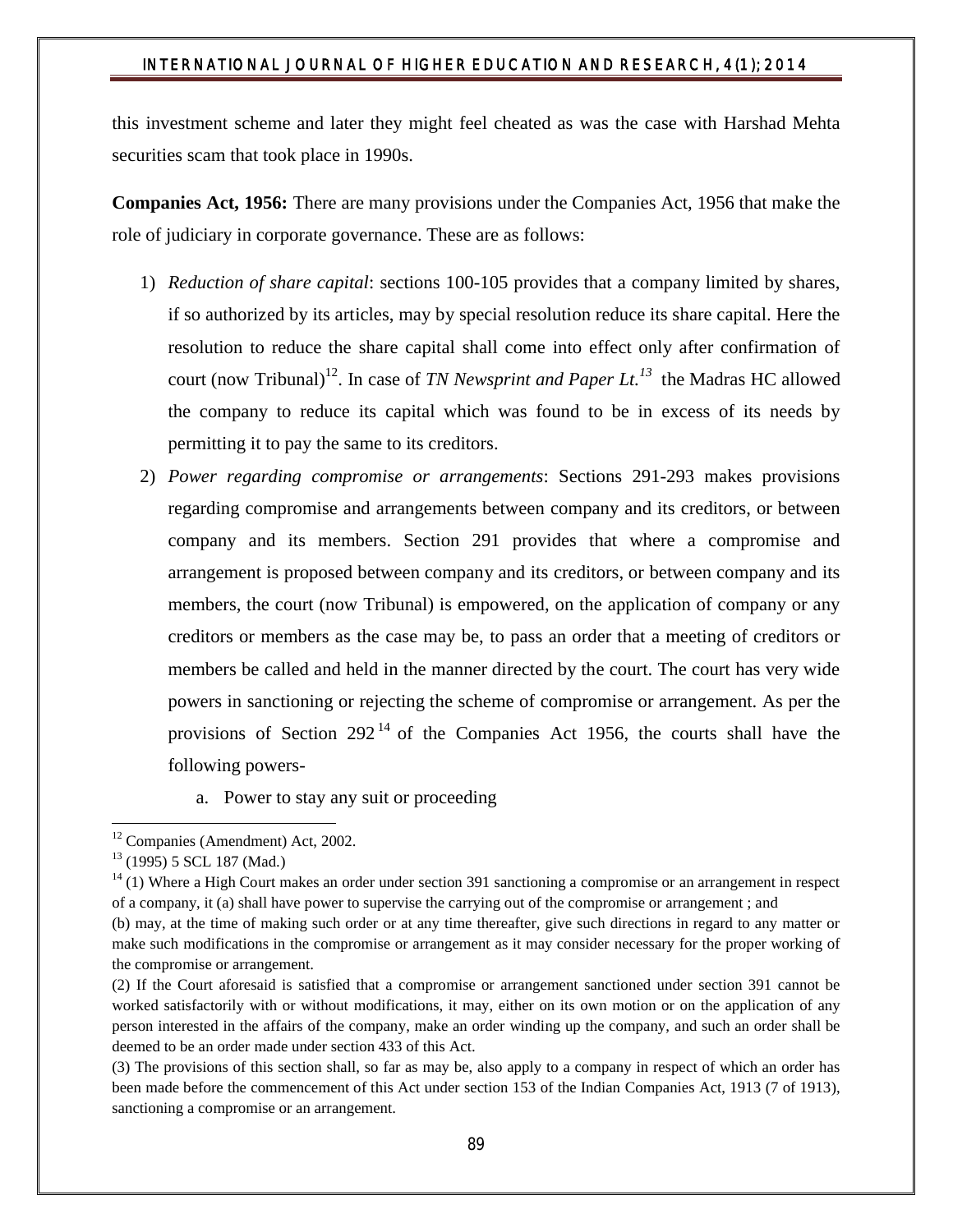- b. Power to supervise or modify compromise or arrangement
- c. Power to make an order for winding of a company.
- 3) *Winding up of company by court:* Section 425<sup>15</sup> of the Companies Act, 1956 makes provisions for the winding up of a company. Subsection (1) (a) makes provision for the winding up of company under the order of the court. The court may by its order wind up of the company under the circumstances enumerated in Section  $433^{16}$  of the Company Act, 1956.
- 4) *General Powers of court in case of winding up by court: The following are the general powers of the court:*
	- a. To stay winding up[sec. 466]
	- b. To settle list of contributories[sec. 467]
	- c. To deliver property to liquidator[sec. 468]
	- d. To set off claims[469]
	- e. To make calls[sec. 470]
	- f. To order deposit in Reserve Bank[sec. 471]
	- g. To exclude creditors[sec. 474]
	- h. To adjust rights of contributories[sec. 475]
	- i. To order costs[sec.476]
	- j. To order public examination of promoters, directors etc.[sec. 478]
	- k. To arrest absconding contributory[sec. 479]

l

 $15$  Section 425 provides that the winding up of a company may be either -

<sup>(</sup>a) by the Court (compulsory); or

<sup>(</sup>b) voluntary ; or

<sup>(</sup>c) subject to the supervision of the Court.

<sup>(2)</sup> The provisions of this Act with respect to winding up apply, unless the contrary appears, to the winding up of a company in any of those modes.

<sup>&</sup>lt;sup>16</sup> Sec 433 provides that a company may be wound up by the Court,

<sup>(</sup>a) if the company has, by special resolution, resolved that the company be wound up by the Court ;

<sup>(</sup>b) if default is made in delivering the statutory report to the Registrar or in holding the statutory meeting ;

<sup>(</sup>c) if the company does not commence its business within a year from its incorporation, or suspends its business for a whole year ;

<sup>(</sup>d) if the number of members is reduced, in the case of a public company, below seven, and in the case of a private company, below two ;

<sup>(</sup>e) if the company is unable to pay its debts ;

<sup>(</sup>f) if the Court is of opinion that it is just and equitable that the company should be wound up.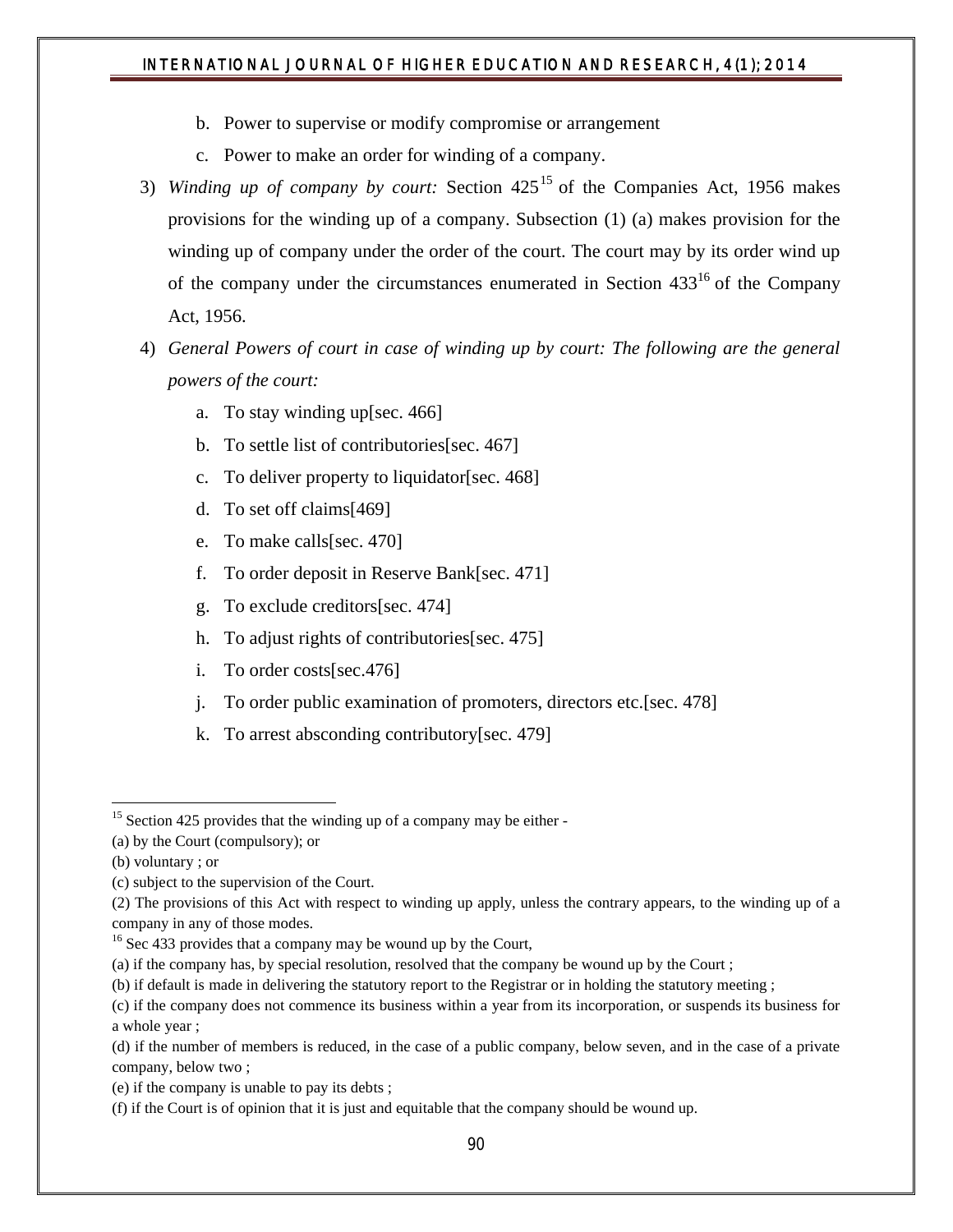- *5) Power of Court to Appoint and Remove Liquidator: Section 515<sup>17</sup> of the Companies Act,* 1956 provides that if from any cause, whatever, there is no liquidator acting, the court may appoint the official liquidator or any other person as liquidator. This section further provides that the Court may, on cause shown, remove a liquidator and appoint the Official Liquidator or any other person as a liquidator in place of the removed liquidator.
- *6) Power of court to assess damages against delinquent directors, etc.:* Section 543<sup>18</sup> empowers the court to assess damages and require the delinquent directors and other officers of the company to pay the amount to the company.
- 7) *Power of court to declare dissolution of company void:* As per the provisions of Section  $559<sup>19</sup>$  of the Companies Act, 1956 where a company has been dissolved in pursuance of the provisions of this Act, the court may at any time within 2 years of the date of dissolution, on the application of the interested person, make an order upon such terms and conditions as the court may think fit, declaring the dissolution to have been void.

(b) has been guilty of any misfeasance or breach of trust in relation to the company;

 $\overline{a}$ 

 $17$ Section 515 provides, (1) If from any cause whatever, there is no liquidator acting, the Court may appoint the Official Liquidator or any other person as a liquidator.

<sup>(2)</sup> The Court may, on cause shown, remove a liquidator and appoint the Official Liquidator or any other person as a liquidator in place of the removed liquidator.

<sup>(3)</sup> The Court may also appoint or remove a liquidator on the application made the Registrar in this behalf.

<sup>(4)</sup> If the Official Liquidator is appointed as liquidator under the proviso to sub-section (2) of section 502 or under this section, the remuneration to be paid to him shall be fixed by the Court and shall be credited to the Central Government.

 $18$  Section 543 provides, If in the course of winding up a company, it appears that any person who has taken part in the promotion or formation of the company, or any past or present director, manager, liquidator or officer of the company -

<sup>(</sup>a) has misapplied, or retained, or become liable or accountable for, any money or property of the company; or

the Court may, on the application of the Official Liquidator, of the liquidator, or of any creditor or contributory, made within the time specified in that behalf in sub-section (2), examine into the conduct of the person, director, manager, liquidator or officer aforesaid, and compel him to repay or restore the money or property or any part thereof respectively, with interest at such rate as the Court thinks just, or to contribute such sum to the assets of the company by way of compensation in respect of the misapplication, retainer, misfeasance or breach of trust, as the Court thinks just.

<sup>&</sup>lt;sup>19</sup> Section 559 provides, Where a company has been dissolved, whether in pursuance of this Part or of section 394 or otherwise, the Court may at any time within two years of the date of the dissolution, on application by the liquidator of the company or by any other person who appears to the Court to be interested, make an order, upon such terms as the Court thinks fit, declaring the dissolution to have been void; and thereupon such proceedings may be taken as might have been taken if the company had not been dissolved.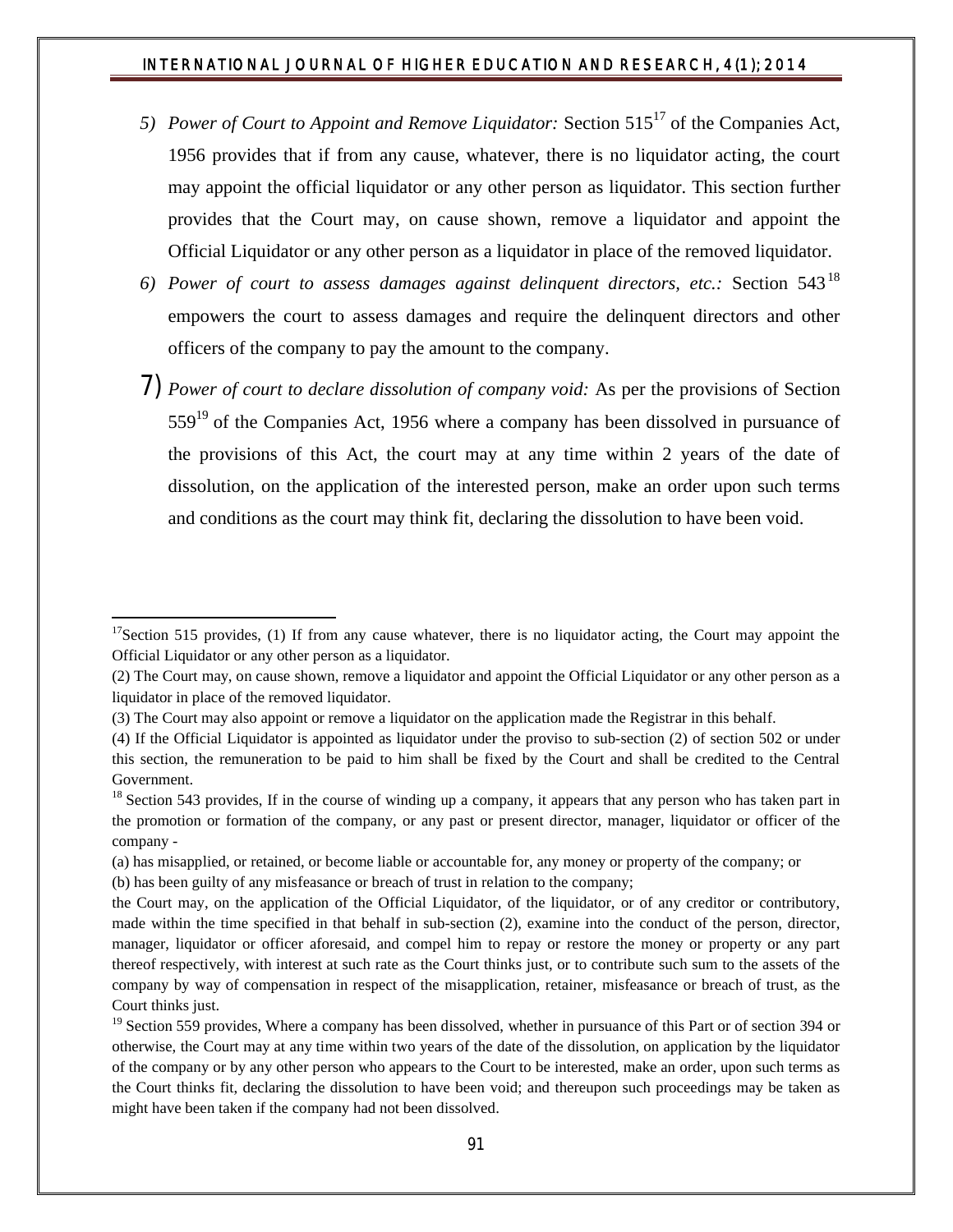# **Conclusion**

The object of the write-up is to examine the role of judiciary in corporate governance. Further to see whether there is need to interfere by the judiciary in the self governance of the corporation and position in India. The writer has adopted the descriptive, comparative, analytical and case study methods as a research methodology throughout the course of this paper and he is relying on books, articles and online databases. The judiciary plays a central role in corporate governance even when they appear to be merely interpreting statutes. At many places where the situation requires the judiciary has laid down certain guidelines to be followed to enhance the good governance in the corporation. The writer has formulated the following questions and has tried to find out the answer-

- $\triangleright$  Whether judiciary plays any important role in corporate governance.
- $\triangleright$  Is there any effect on the rights and remedies of shareholders, directors, stakeholders etc. because of judiciary's intervention?
- $\triangleright$  What are the positions in India regarding the role of judiciary in corporate governance?

# **Suggestion:**

The author would like to suggest by stating that the judiciary has an important role to play in corporate governance. It is found that the court fills the missing terms in the contract by interpreting it as to enhance the shareholders' wealth. The corporate governance is the complex amalgamation of self regulation. The boundary of self regulation raises new challenges for the court to interfere. The court comes into front when the policy making body leaves some lacuna in the law. Only judiciary has power to interpret the law and thereby has the valid reason to interfere with the self regulation of the corporation.